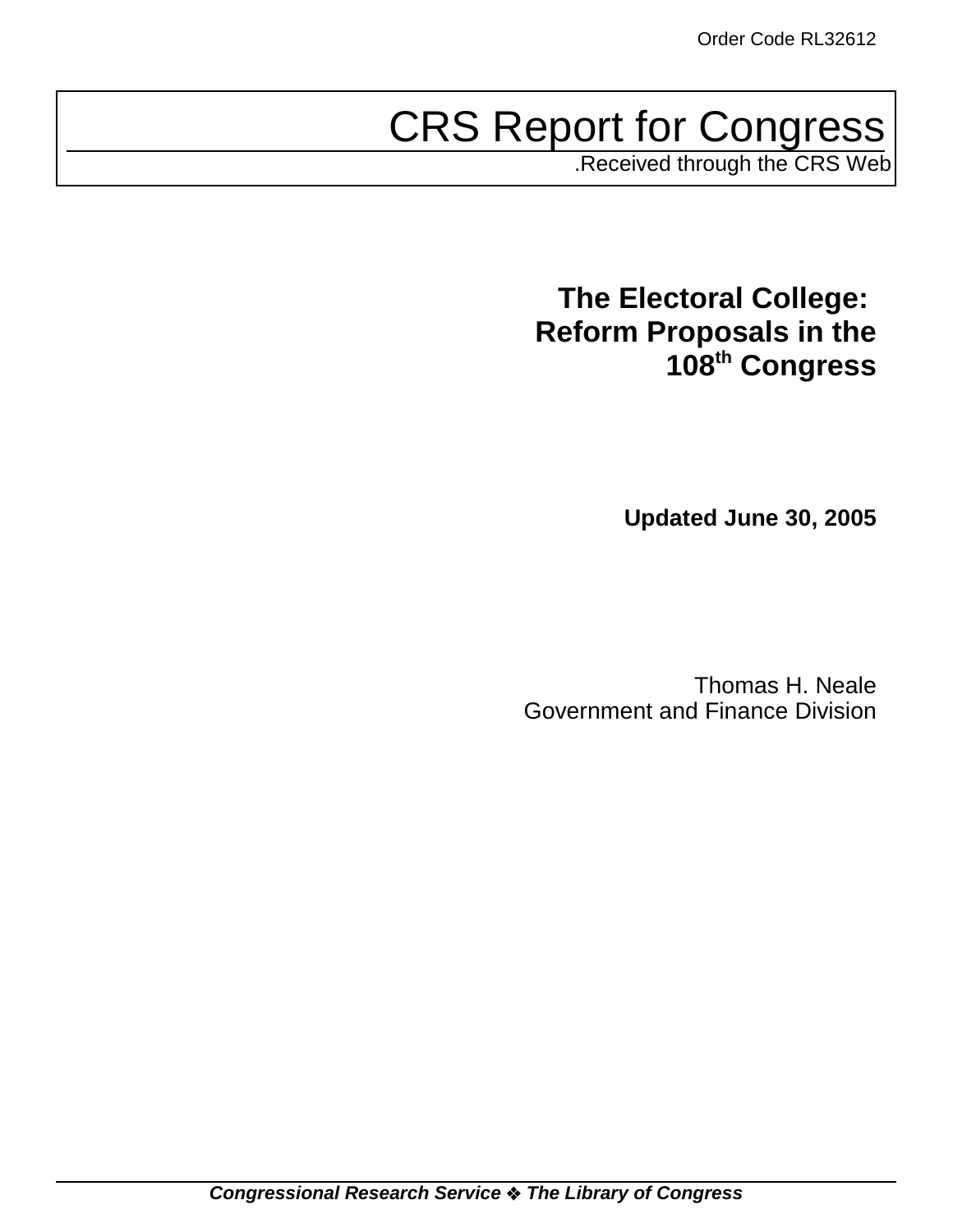## The Electoral College: Reform Proposals in the 108<sup>th</sup> **Congress**

#### **Summary**

American voters elect the President and Vice President of the United States under a complex arrangement of constitutional provisions, federal and state laws, and political party practices known as the electoral college system. For additional information on contemporary operation of the system, please see CRS Report RL32611, *The Electoral College: How It Works in Contemporary Presidential Elections*, by Thomas H. Neale.

Despite occasional close elections, this system has delivered uncontested results in 46 of 50 elections since adoption of the  $12<sup>th</sup>$  Amendment, effective in 1804. Throughout this period, nevertheless, it has been the subject of persistent criticism and many reform proposals. Related measures fall into two basic categories: those that would eliminate the electoral college and substitute direct popular election of the President and Vice President, and those that would retain the existing system in some form and correct perceived defects.

For additional information on electoral college contingencies and broader aspects of reform proposals, please consult CRS Report RL30804, *The Electoral College: An Overview and Analysis of Reform Proposals*, by L. Paige Whitaker and Thomas H. Neale. Three proposed constitutional amendments to change or replace the electoral college system were offered in the  $108<sup>th</sup>$  Congress. Section 4 of H.J.Res. 28 (Representative Jesse Jackson, Jr., and others) sought to "ensure that each Elector votes for the candidate for President and Vice President who received a majority of the popular vote in the State." H.J.Res. 103 (Representative Gene Green and others) and H.J.Res. 109, (Representative Jesse Jackson, Jr., and others) and H.J.Res. 112 (Representative Zoe Lofgren) proposed replacing the electoral college system with direct popular election. In addition, another bill related indirectly to the electoral college system. H.R. 4867 (Representative Peter Deutsch and others) would have changed the requirements for congressional objections to the validity of electoral votes at the joint session of Congress at which electoral votes are counted and certified. No action beyond committee referral was taken during the  $108<sup>th</sup>$  Congress on these measures.

A state electoral college reform proposal also attracted attention in the 2004 elections. In Colorado, voters rejected a state constitutional amendment that would have replaced the existing general ticket system with a rounded proportional method of allocating electoral votes.

This report remains available to Congress, but will be not be updated.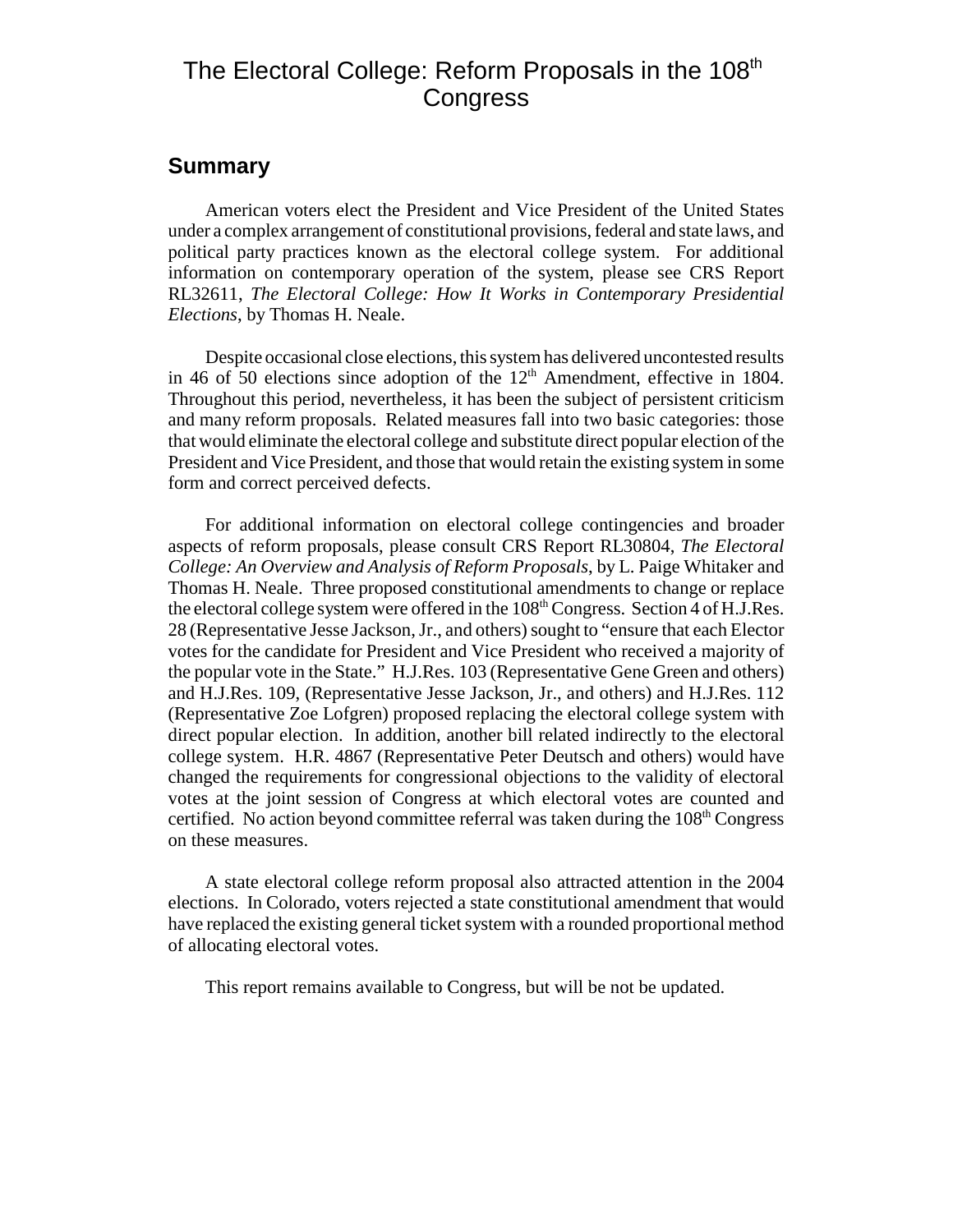## **Contents**

| Alternative Approaches: Direct Popular Election v. Electoral College |
|----------------------------------------------------------------------|
|                                                                      |
|                                                                      |
|                                                                      |
|                                                                      |
|                                                                      |
| The Electoral College and Electoral College Reform  4                |
|                                                                      |
|                                                                      |
|                                                                      |
|                                                                      |
|                                                                      |
|                                                                      |
|                                                                      |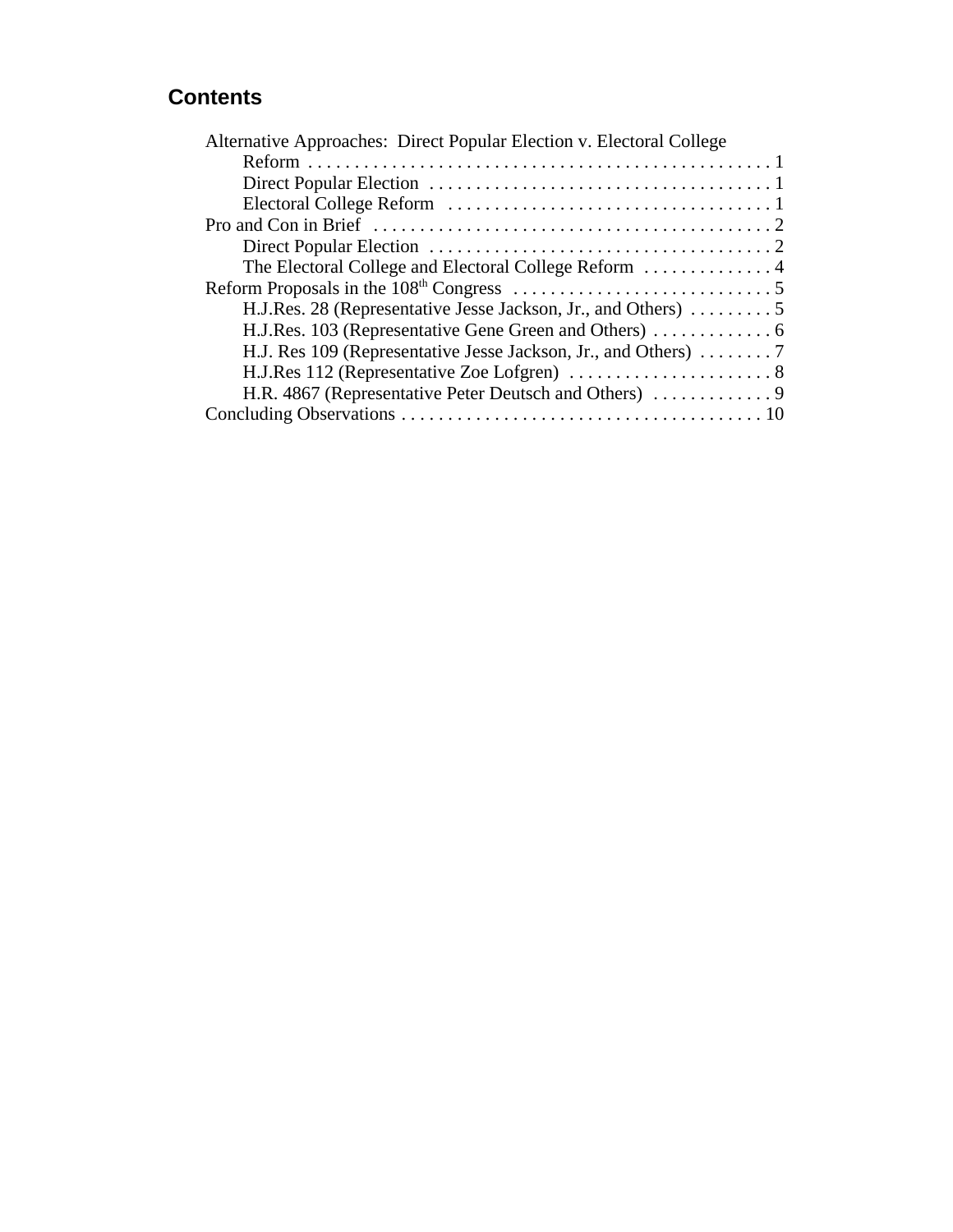# The Electoral College: Reform Proposals in the 108th Congress

#### **Alternative Approaches: Direct Popular Election v. Electoral College Reform**

A wide range of proposals to reform presidential election procedures have been introduced over time. In recent decades, they have fallen into two categories: (1) those that seek to eliminate the electoral college system entirely, and replace it with direct popular election; and (2) those that seek to repair perceived defects of the existing system.

**Direct Popular Election.** The direct election alternative would abolish the electoral college, substituting a single, nationwide count of popular votes. The candidates winning a plurality of votes would be elected President and Vice President. Most direct election proposals would constitutionally mandate the joint tickets of presidential/vice presidential candidates already adopted in state law,<sup>1</sup> and set the minimum number of votes necessary to win election at 40% of those cast. In the event no presidential-vice presidential ticket were to attain the 40% threshold, most direct election measures would require the two tickets that received the most votes to compete in a subsequent runoff election. Some versions would provide for Congress, meeting in joint session, to elect the President and Vice President if no ticket received 40% of the vote.

**Electoral College Reform.** Reform measures that would retain the electoral college have included a range of different proposals, the most popular of which are listed below.<sup>2</sup> Most versions of these plans would eliminate the office of elector, and award electoral votes directly to the candidates, and would retain the requirement that a majority of electoral votes is necessary to win the presidency. In common with direct election, most would also require joint tickets of presidential-vice presidential candidates, a practice which is currently provided under state ballot laws.<sup>3</sup>

**The Automatic Plan.** This reform proposal would award all electoral votes in each state directly to the winning candidates who obtained the most votes

<sup>&</sup>lt;sup>1</sup> This provision, currently in use in all the states, requires each voter to cast a single vote for a joint ticket for President and Vice President, thus insuring that the President and Vice President will always be of the same political party.

<sup>2</sup> For more detailed information on these reform options, consult CRS Report RL30804, *The Electoral College: An Overview and Analysis of Reform Proposals,* by L. Paige Whitaker and Thomas H. Neale.

<sup>&</sup>lt;sup>3</sup> See CRS Report RL30804.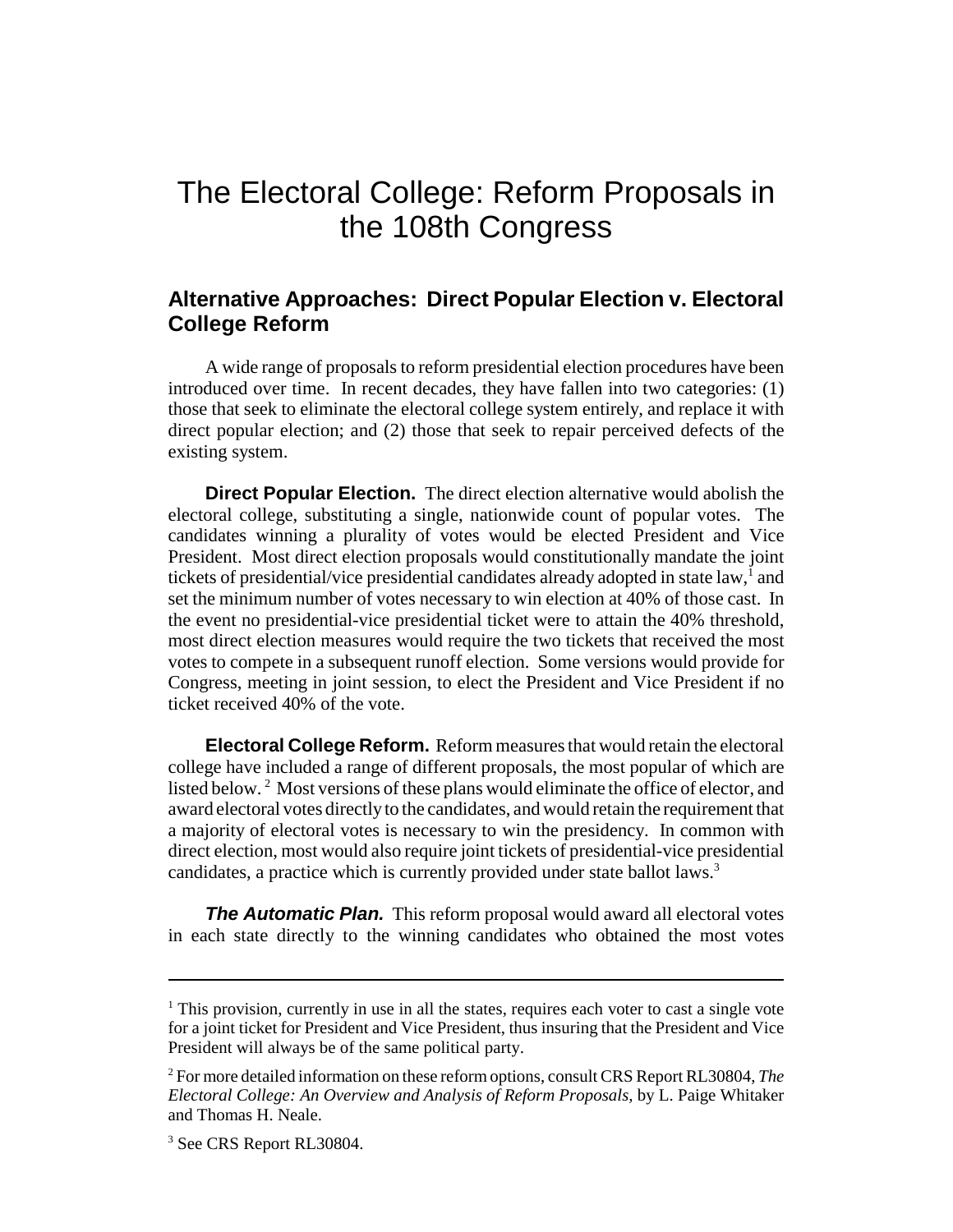statewide; in almost all versions, a plurality would be sufficient. This alternative would constitutionally mandate the "general ticket" or "winner-take-all system" currently used to award electoral votes in 48 states and the District of Columbia.

**The District Plan.** This reform proposal would award one electoral vote to the winning candidates in each congressional district of each state, and an additional two electoral votes, reflecting the two "constant" or "senatorial" electoral votes assigned to each state, regardless of its population, to the statewide winners. This alternative would constitutionally mandate the system currently used to award electoral votes in Maine and Nebraska.

**The Proportional Plan.** This reform proposal would award electoral votes in each state in proportion to the percentage of the popular vote gained by each ticket. Some versions of the proportional plan would award electoral votes in proportions as small as thousandths of one vote, that is, to the third decimal point ("strict" proportional plans), while others would use various methods of rounding to award only whole numbers of electoral votes to competing candidates ("rounded" proportional plans). Voters in Colorado rejected a proposed state constitutional amendment at the November 2, 2004, general election that would have established a rounded proportional system in that state. For further information on this proposal, please consult CRS Report RL32611, *The Electoral College: How It Works in Contemporary Presidential Elections*, by Thomas H. Neale.

#### **Pro and Con in Brief**

As noted previously, proposals for electoral college reform fall into two basic categories: those that would eliminate the electoral college and substitute direct popular election of the President and Vice President, and those that would retain the existing system in some form and correct perceived defects.

**Direct Popular Election.** Proponents of direct popular election cite a number of factors in support of their proposal. At the core of their arguments, they assert that their process would be simple, national, and democratic:

- They assert that direct popular election would provide for a single, democratic, choice in which all the nation's voters would directly elect the two highest-ranking officials in the United States government, the President and Vice President.
- Further, the candidates who won the most popular votes would always win the election, and in the event no one received at least 40% of the vote, a runoff election between the two leading tickets would decide the choice. (Some direct election proposals would substitute election by joint session of Congress for a runoff in the event no ticket received at least 40% of the vote.)
- Every vote would carry the same weight in the election, no matter where in the nation it was cast.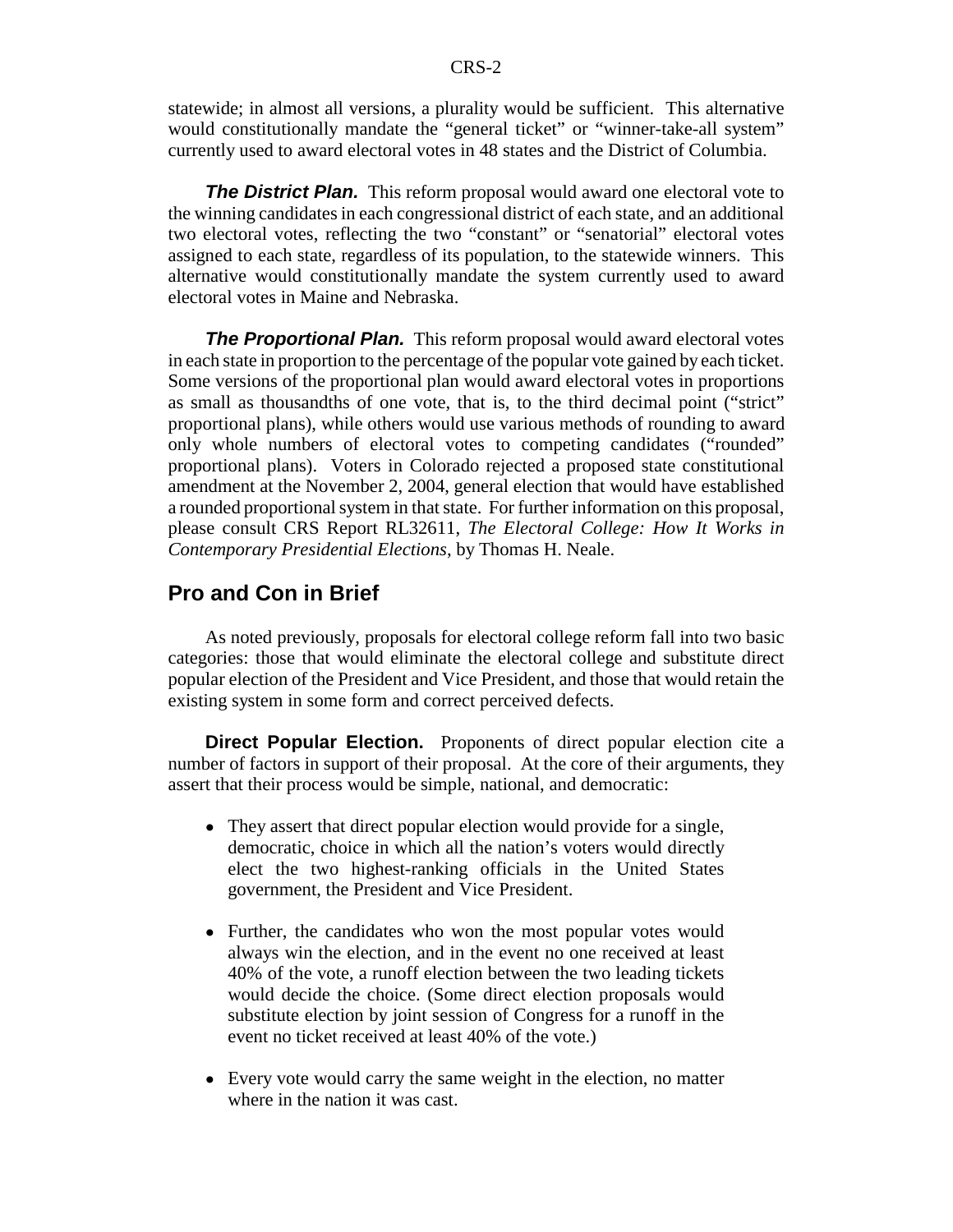• All the various and complex mechanisms of the existing system, such as the contingent election process, would be supplanted by these simple requirements.<sup>4</sup>

Proponents assert that, in contrast, the electoral college system is cumbersome and potentially anti-democratic:

- The electoral college, some assert, is the antithesis of their simple and democratic proposal. It is, they contend, philosophically obsolete: indirect election of the President is an 18<sup>th</sup> century anachronism that dates from a time when communications were poor, the literacy rate was much lower, and the nation had yet to develop the durable, sophisticated, and inclusive political system it now enjoys.
- Moreover, they find the  $12<sup>th</sup>$  Amendment provisions that govern cases in which no candidate attains an electoral college majority (contingent election) to be even less democratic than the primary provisions of Article II, section  $1<sup>5</sup>$  (see footnote 3).
- ! By providing a fixed number of electoral votes per state that is adjusted only after each census, they maintain, the electoral college does not accurately reflect state population changes in intervening elections.
- The two "constant" or "senatorial" electors assigned to each state regardless of population give some of the nation's least populous jurisdictions a disproportionate advantage over more populous states, from this viewpoint.
- The office of presidential elector itself, and the resultant "faithless" elector" phenomenon,<sup>6</sup> provide opportunities for political mischief, and deliberate distortion of the voters' choice.
- They argue that by awarding all electoral votes in each state to the candidates who win the most popular votes in that state, the

<sup>&</sup>lt;sup>4</sup> In a contingent election, the President is elected in the House of Representatives, with each state casting a single vote, regardless of its population and the election results in that state. The Senate elects the Vice President in such cases, with each Senator casting a single vote.

<sup>&</sup>lt;sup>5</sup> For more detailed information on the contingent election process, please consult CRS Report RS20300, *Election of the President and Vice President by Congress: Contingent Election*, by Thomas H. Neale.

<sup>&</sup>lt;sup>6</sup> Faithless electors are those who cast their votes for candidates other than those to whom they are pledged. Notwithstanding political party rules and state laws, most constitutional scholars believe that electors remain free agents, guided, but not bound, to vote for the candidates they were elected to support. For further information, please consult CRS Report RL30804, *The Electoral College: An Overview and Proposals for Change*, by L. Paige Whitaker and Thomas H. Neale, pp. 9-10.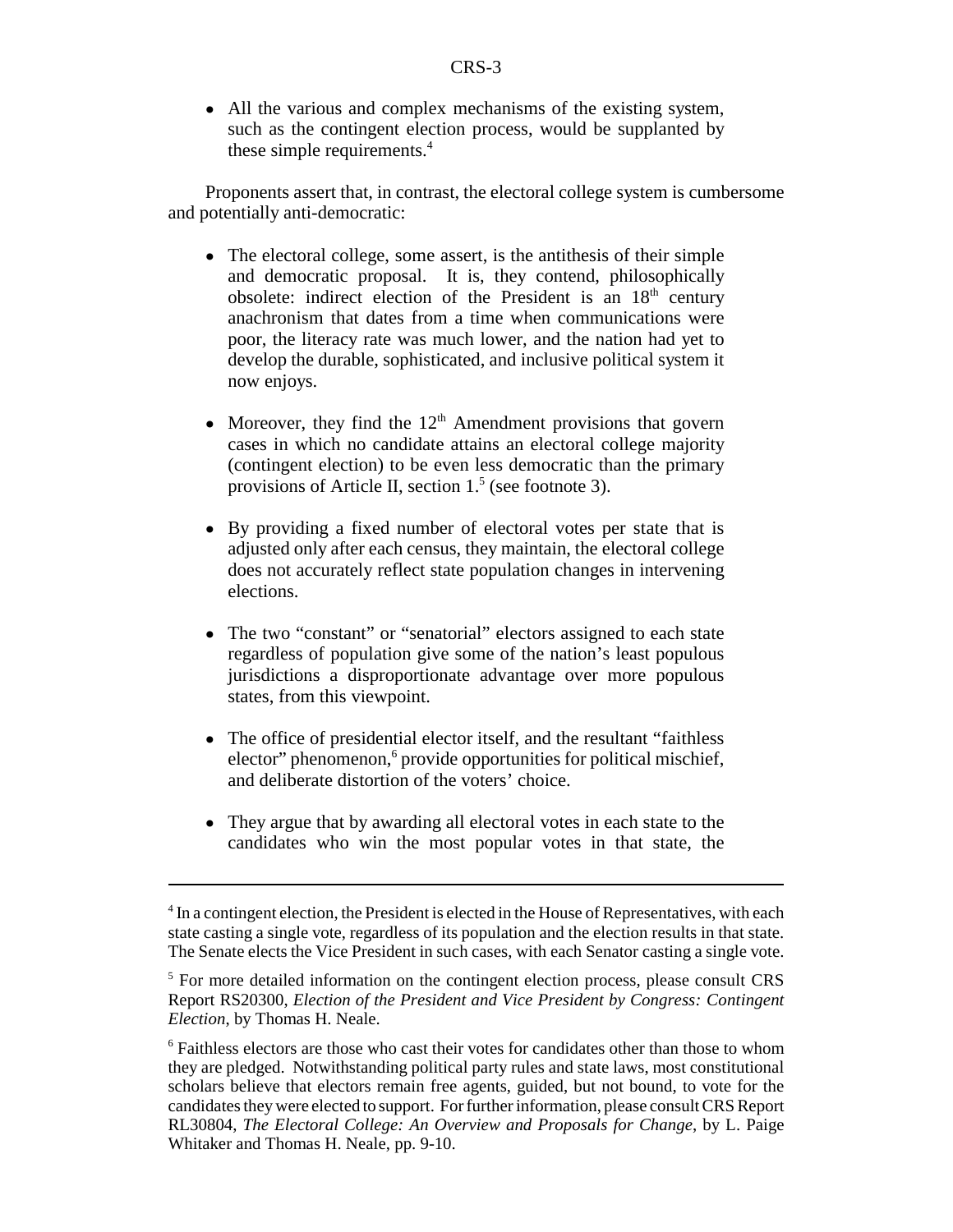"winner-take-all" or "general ticket" system effectively disenfranchises everyone who voted for other candidates. Moreover, this same arrangement is the centerpiece of one category of electoral college reform proposals, the automatic plan.

• Finally, the electoral college system has the potential to elect presidential and vice presidential candidates who obtain an electoral vote majority, but fewer popular votes than their opponents, as happened in 2000.

**The Electoral College and Electoral College Reform.** Defenders of the electoral college, either as presently structured, or reformed, offer various arguments in its defense:

- They reject the suggestion that it is undemocratic. Electors are chosen by the voters in free elections, and have been in nearly all instances since the first half of the  $19<sup>th</sup>$  century.
- The electoral college system prescribes a federal election of the President by which votes are tallied in each state. The founders intended that choosing the President would be the action of citizens of a federal republic, in which they participate both as citizens of the United States, and as members of their state communities.
- ! While electoral vote allocation does provide the "constant two," or "senatorial" electors for each state, regardless of population, defenders believe this is another federal element, and is no less justifiable than equal representation for all states in the Senate. Moreover, the same formula also assigns additional electors equal in number to each state's delegation in the House of Representatives, which more than compensates for any minor distortion.
- Further, defenders reject the suggestion that less populous states like Alaska, Delaware, Montana, North Dakota, South Dakota, Vermont and Wyoming, as well as the District of Columbia, each of which casts only three electoral votes, are somehow "advantaged" when compared with California (currently 55 electoral votes). These 55 votes alone constitute more than 20% of the electoral votes needed to win the presidency, thus conferring on California voters, and those of other populous states, a "voting power" advantage that far outweighs the minimal arithmetical edge conferred on the smaller states.<sup>7</sup>
- The electoral college system promotes political stability, they argue. Parties and candidates must conduct ideologically broad-based

<sup>&</sup>lt;sup>7</sup> For additional information on the voting power theory, please consult CRS Report RL30804, *The Electoral College: An Overview and Analysis of Proposals for Change*, by L. Paige Whitaker and Thomas H. Neale, p. 7.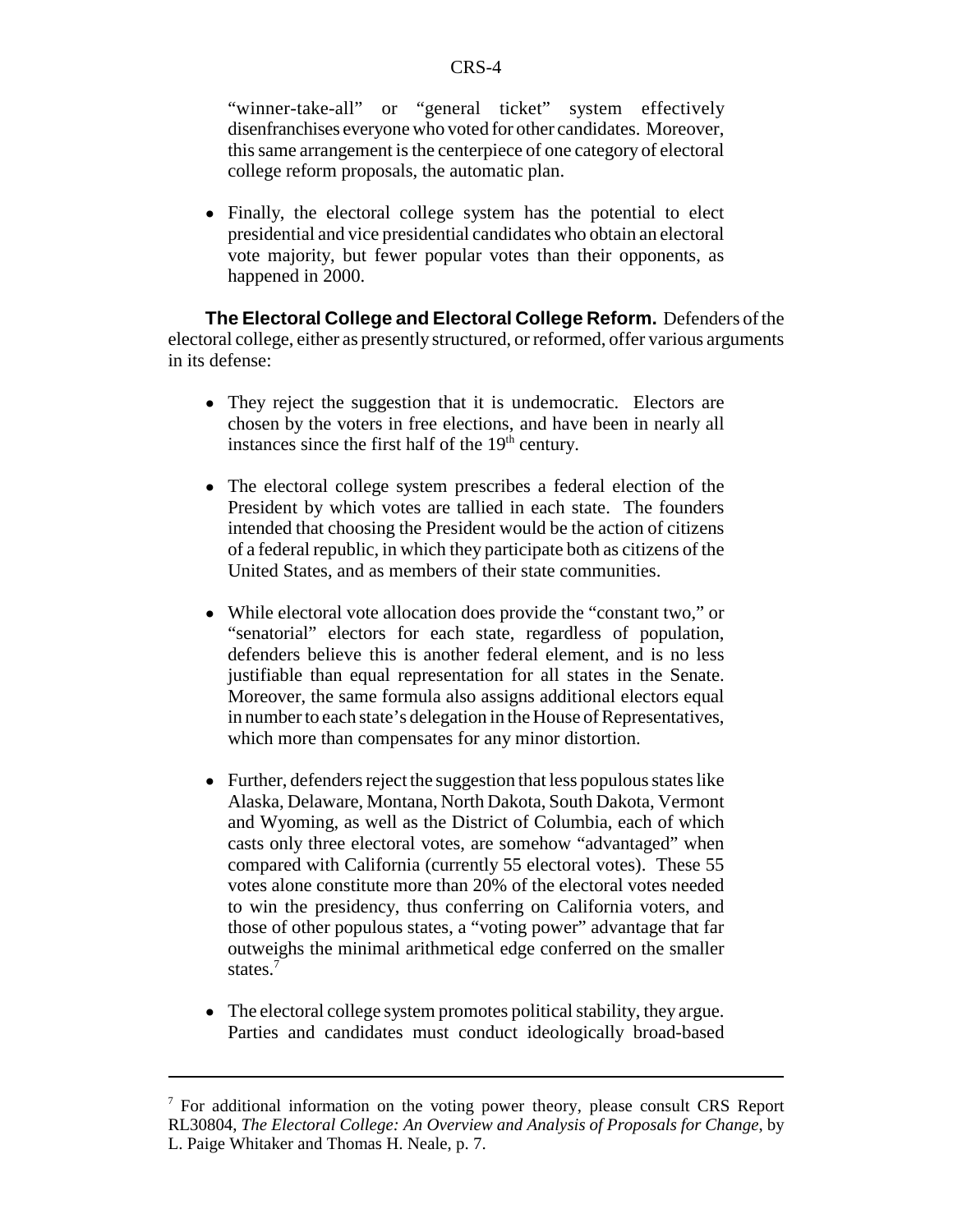campaigns throughout the nation in hopes of assembling a majority of electoral votes. The consequent need to forge national coalitions having a wide appeal has been a contributing factor in the moderation and stability of the two-party system.

• They find the faithless elector phenomenon to be a specious argument. Only nine such electoral votes have been cast against instructions since 1820, and none has ever influenced the outcome of an election. Moreover, nearly all electoral college reform plans would remove even this slim possibility for mischief by eliminating the office of elector.

Electoral college defenders also point to what they assert are flaws in direct election:

- ! Direct election proponents claim their plan is more democratic, and provides for "majority rule," yet most direct election proposals require that victorious candidates gain as little as 40% of the vote in order to be elected. How, ask its critics, could such plurality Presidents be reconciled with the concept of strict "majority rule" enshrined by direct election's proponents?
- Further, they assert that direct election will foster acrimonious and protracted post-election struggles. For instance, as the presidential election of 2000 demonstrated, close results in a single state in a close election are likely to be bitterly contested. Under direct election, those favoring an electoral college claim, every close contest could resemble the post-election contests in 2000, not only in one state, but also on a nationwide basis, as both parties sought to gain every vote. Such rancorous disputes could have profound negative effects on political comity in the nation, and possibly even the stability of the federal government.

### **Reform Proposals in the 108th Congress**

**H.J.Res. 28 (Representative Jesse Jackson, Jr., and Others).** H.J.Res. 28, a proposed constitutional amendment, was introduced by Representative Jesse Jackson, Jr., on March 3, 2003,<sup>8</sup> and was subsequently cosponsored by 39 other Representatives.<sup>9</sup> The resolution included several provisions designed to guarantee the right to vote in public elections, including the authorization of nationwide election performance standards established by Congress, and election day voter registration. Section 4 applied particularly to the electoral college, requiring states to: establish and abide by rules for appointing electors; conduct these elections, in effect presidential elections, on a day selected by Congress; and, most pertinently,

<sup>&</sup>lt;sup>8</sup> Proposed constitutional amendments are customarily introduced as House or Senate joint resolutions.

<sup>9</sup> For a list of cosponsors, see under H.J.Res. 28, available at [http://www.congress.gov/cgi-lis/bdquery/z?d108:H.J.Res.28:] visited Sept. 16, 2004. Click on "Cosponsors."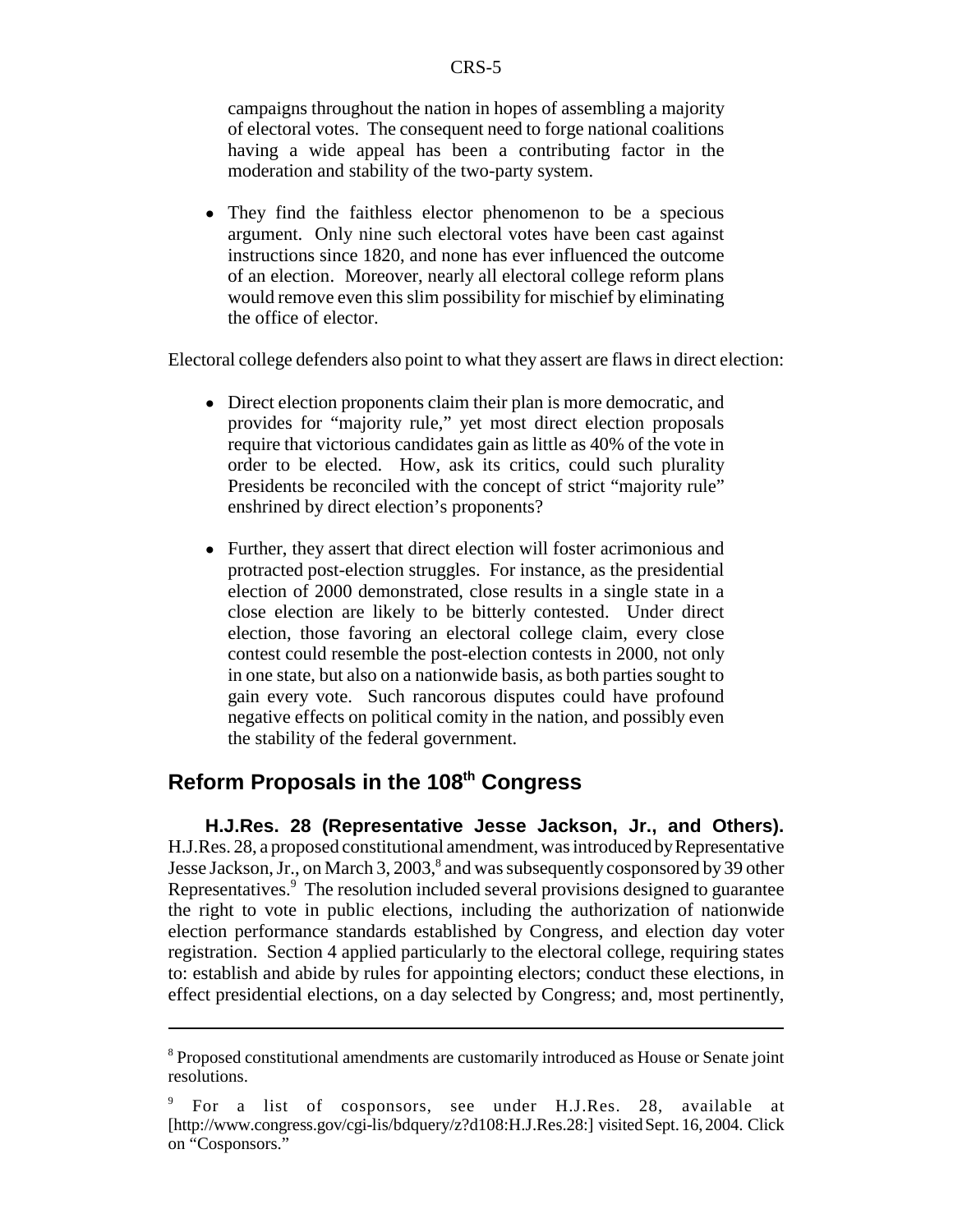"ensure that each Elector votes for the candidate for President and Vice President who received a majority of the popular vote in the State or District."<sup>10</sup>

Section 4 would have affected the electoral college system in two ways. First, it would have eliminated the faithless elector phenomenon by requiring electors to vote for the candidates who won the most votes. While the resolution would not have *eliminated* the office of elector, as would many other reform proposals, it would have had a similar effect by *constitutionally binding* electors to vote for the candidates who won the most votes in their state or district. The second impact was that the resolution would have had the effect of incorporating either the winner-takeall (general ticket) system or the district system into the Constitution, which is currently silent on methods of allocating electoral votes. Section 4 thus implicitly authorized the states to opt for either plan.

H.J.Res. 28 was received the customary referral to the Judiciary Committee, and was later referred to the Subcommittee on the Constitution. No further action was been taken during the 108<sup>th</sup> Congress.

**H.J.Res. 103 (Representative Gene Green and Others).** This proposed constitutional amendment, introduced on September 14, 2004 by Representative Gene Green, was cosponsored by Representatives Brian Baird and William Delahunt. It proposed to eliminate the electoral college and provide for direct popular election of the President and Vice President.

The amendment would have provided for popular election of the President and Vice President, with voters casting a single vote for a joint ticket of candidates for these two offices. The latter requirement would ensure that the chief executive and the Vice President be nominees of the same party. Further, the resolution sought to guarantee nationwide uniformity on the ticket by requiring that the candidates must consent to having their names joined on the ballot with only one other person. The ticket winning the most votes would be elected; the winners would not need to gain a minimum percentage of votes, nor is there provision for a runoff if the minimum percentage is not attained.<sup>11</sup>

Other sections of H.J. Res 103 dealt with issues in voter eligibility and election administration. Section 2 proposed to change the formula for voting eligibility in presidential elections from that provided in Article I, Section 1 of the Constitution: "Each State shall appoint, in such Manner as the Legislature thereof may direct...." to "The electors in each State shall have the qualifications requisite for electors of Senators and Representatives...." This would establish uniform voter qualifications for all federal elections. This section would, however, have permitted the state legislatures to provide "less restrictive qualifications with respect to residence...." It also would have empowered Congress to establish uniform residence and age qualifications. This was a considerable expansion of federal authority over the

 $10$  H.J.Res. 28,  $108<sup>th</sup>$  Congress, Section 4.

 $11$  Many direct popular election proposals would require the winning candidates to receive at least 40% of the votes in order to be elected. They usually also provide for a runoff between the two tickets gaining the most votes if that threshold is not attained.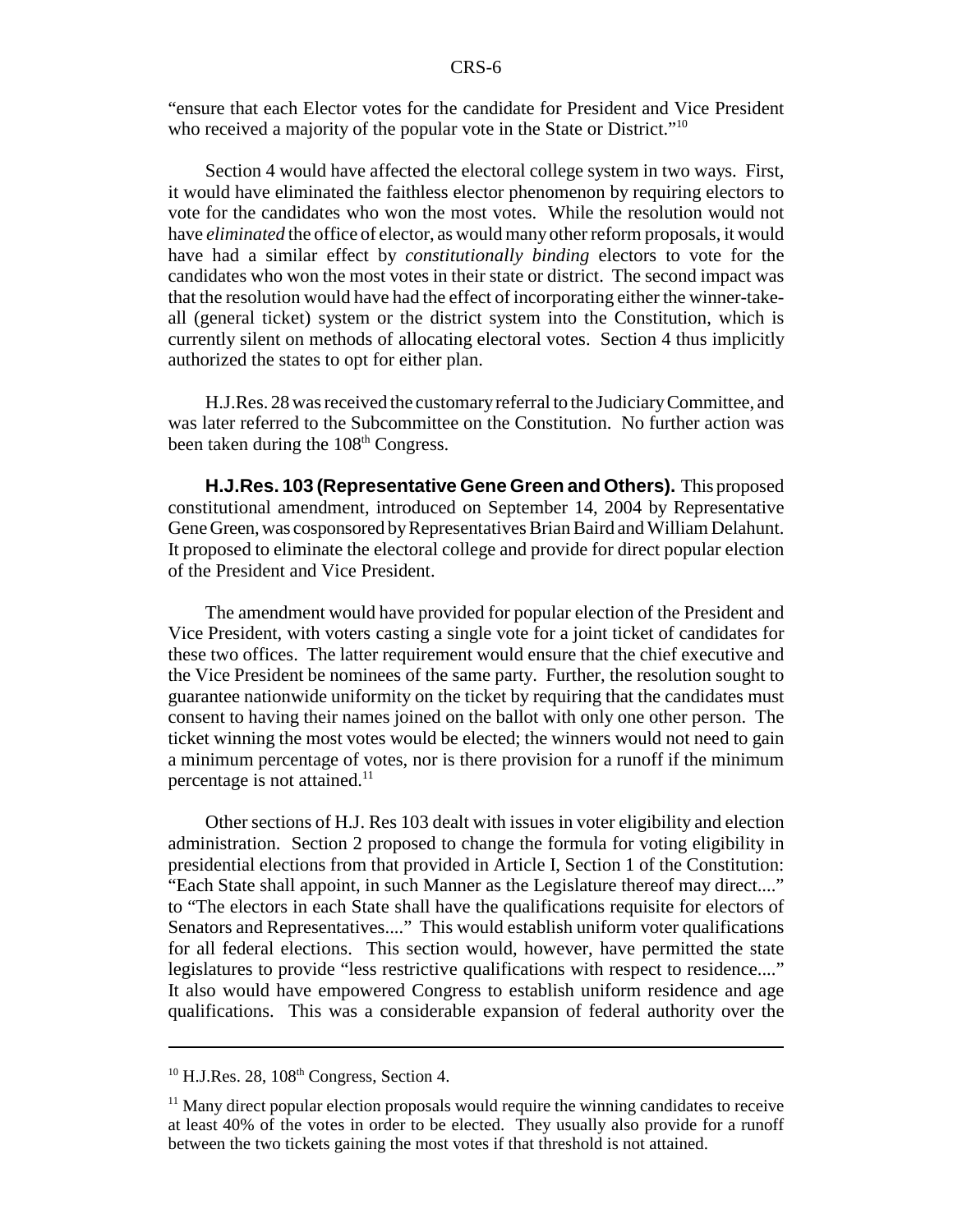election process, because it would permit Congress to raise or lower both voting age and residence requirements by legislation.<sup>12</sup> Finally, it would have eliminated the state legislatures' power to choose some other method of selecting electors. It may be recalled that in the early years of the republic, many state legislatures chose electors themselves, without any participation by the voting public. This practice declined throughout the first half of the  $19<sup>th</sup>$  century, so that by 1868, electors were chosen by the voters in all states. During the controversy following the 2000 presidential election, there was some discussion as to whether the Florida legislature could reclaim its constitutional right to choose electors, in order to resolve disputes over the statewide winner. This provision would have eliminated such considerations in the future.

Section 5 empowered Congress to provide by law for the case of a tie vote, and for the death of any candidate who died before election day. The latter process is currently administered by the major parties through their internal rules.

H.J.Res. 103 was referred to the House Committee on the Judiciary and to the Subcommittee on the Constitution. No further action was taken during the  $108<sup>th</sup>$ Congress.

**H.J. Res 109 (Representative Jesse Jackson, Jr., and Others).** This proposed constitutional amendment, introduced on October 8, 2004, by Representative Jesse Jackson, Jr., was cosponsored by Representatives John Conyers, Jr., Elijah Cummings, Dennis Kucinich, and Jerrold Nadler. It proposed to eliminate the electoral college and provide for direct popular election of the President and Vice President.

A notable feature of the amendment was that Section 1 of the amendment would mandate election by "direct vote of the citizens of the United States, *without regard to whether the citizens are residents of a state* [emphasis added]." Although the intent of this language was not clearly stated, the inference may be drawn that the amendment would extend the right to vote in presidential elections to citizens who reside in U.S. territories and the Commonwealth of Puerto Rico. All native born or naturalized residents of these jurisdictions are U.S. citizens, but at present they cannot vote for President and Vice President unless they are residents of and registered voters in one of the 50 states or the District of Columbia.

The same language in Section 1 might also have had implications for the conduct of election administration in the United States. As noted above, Section 1 states that "The President and Vice President shall be elected jointly by the direct vote of the citizens of the United States, *without regard to whether the citizens are residents of a state* [emphasis added]." This language could arguably be interpreted as conferring on the federal government the authority to establish and maintain a nationwide system of voter registration and election administration, at least for presidential elections. In theory, a citizen would be able to vote for President and

 $12$  These requirements are currently established by state law, voting age is universally set at 18 years, while most states require 30 days residence in their jurisdiction before allowing a person to register to vote.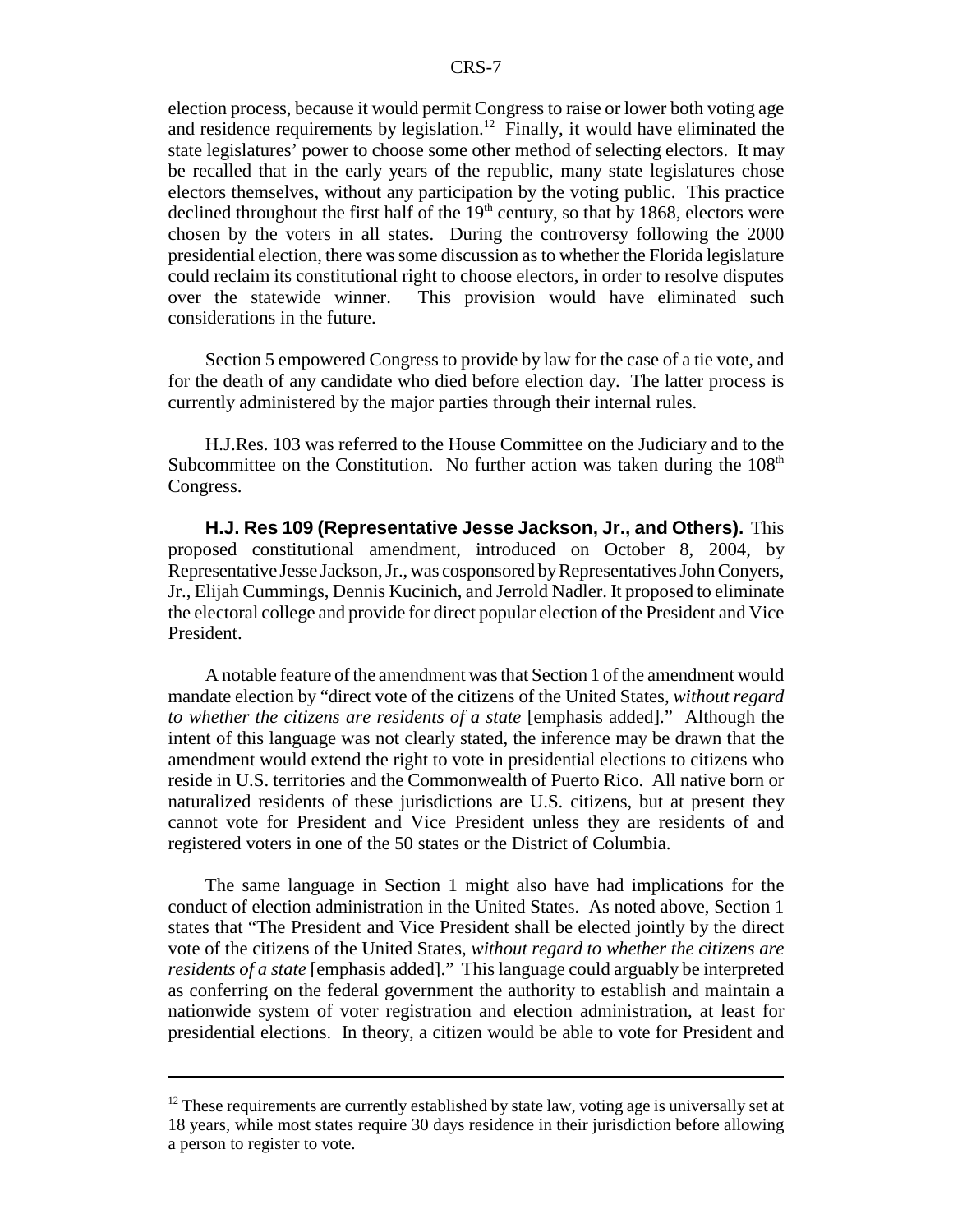Vice President anywhere in the nation. This would supersede the current practices of registration, voting, and counting and verifying the presidential vote state by state, functions that have been traditionally performed by state and local election authorities. It would not, however, have affected current practices for Senate and House elections, because it referred specifically only to the presidential contest.

Section 2 of the amendment provided for majority election; that is, in order to win, a joint ticket for President and Vice President would require an absolute majority of votes cast. It would not, however, have provided for a runoff election or election in Congress in the event a majority were not attained, features found in some direct election proposals. It is therefore unclear what mechanism would be available in cases where no candidates received the requisite majority. These have occurred frequently in recent years: no candidates received a popular vote majority in the presidential elections of 1992, 1996, and 2000.13 Section 3 did, however, authorize Congress to "enforce this article through appropriate legislation." It is thus arguable that this section would have granted implicit authority to Congress to provide for elections in which no candidates received the requisite majority of popular votes.

H.J.Res. 109 was referred to the House Committee on the Judiciary, and subsequently to the Subcommittee on the Constitution, but no further action was taken during the  $108<sup>th</sup>$  Congress.

**H.J.Res 112 (Representative Zoe Lofgren).** This proposed constitutional amendment, introduced on November 18, 2004, by Representative Zoe Lofgren, proposed to eliminate the electoral college and provide for direct election of the President and Vice President.

Voting qualifications in Section 2 closely resembled existing qualifications, in that "[t]he electors in each State shall have the qualifications requisite for electors of the most populous branch of the legislature of the state; although Congress may establish uniform age qualifications." The latter clause of this sentence would, however, have apparently empowered Congress to adjust the voting age for President either upward or downward by law.

Under Section 3 of this proposal, each voter would cast a single vote for a joint ticket of presidential and vice presidential candidates, thus establishing existing state requirements as part of the Constitution. This section also specifically permitted candidates on the same ticket to be from the same state, eliminating the current requirement that when electoral college electors vote, at least one of the candidates "shall not be an inhabitant of the same state with themselves...."<sup>14</sup>

Section 4 provided for election by plurality, in that the candidates "having the greatest number of votes" would be elected. There would thus be no need for either

<sup>&</sup>lt;sup>13</sup> In 1992, the winning Clinton/Gore ticket received 43.0% of the popular vote; in 1996, Clinton/Gore received 49.2%; and in 2000, the (George W.) Bush/Cheney ticket received 47.9%. Source: *Congressional Quarterly's Guide to U.S. Elections*, 4<sup>th</sup> ed. (Washington: CQ Press, 2001), pp. 686-688.

 $14$  U.S. Constitution,  $12<sup>th</sup>$  Amendment.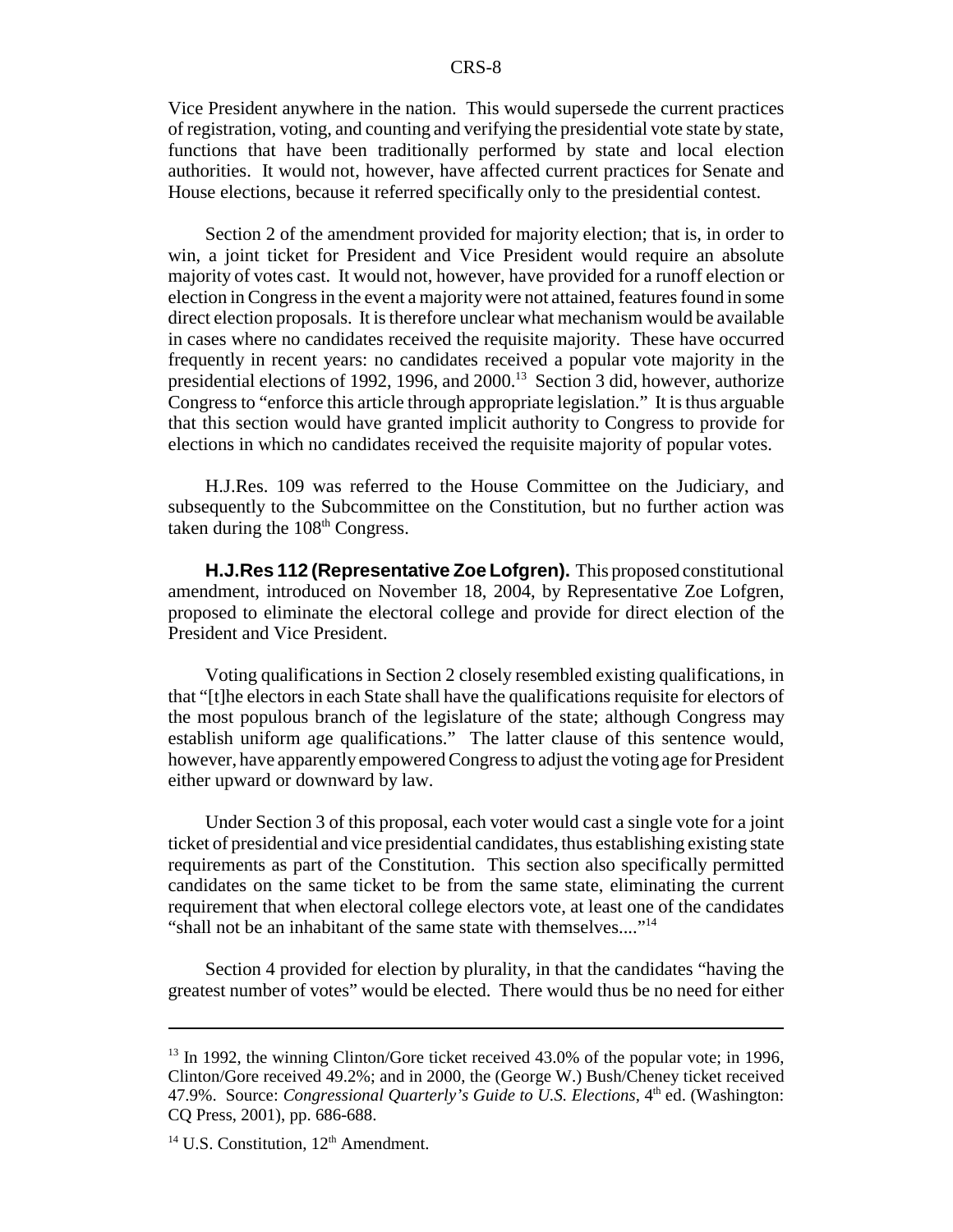a second round if a certain threshold of popular support were not attained, or for any form of contingent election, as required in some direct election proposals. Section 6, however, empowered Congress to provide by law for tied elections, or for cases in which any candidate either died or was otherwise disqualified before the election. This language would appear to have given Congress broad authority in these situations, extending to such options as rescheduling elections in case of candidate vacancies that occurred close to election day, or providing for a second round election in the event of a tie. It is less clear whether the amendment would make an implicit grant of authority to Congress to intervene in the process of replacing party candidates under such circumstances, a process which the parties historically have addressed through internal procedures.

Finally, Section 5 empowered Congress to provide by law for the "times, places, and manner of holding such elections...." This language parallels that found in Article I, Section 4 of the Constitution,<sup>15</sup> but the section went on to include "entitlement to inclusion on the ballot shall be determined by Congress." This language would have provided a substantial new power to the legislative branch in that Congress could supersede existing state laws on ballot access, legislating nationwide standards, or perhaps making ad hoc determinations as to ballot access in any particular presidential election cycle.

H.J. Res. 112 was referred to the House Committee on the Judiciary on November 18, 2004, but no further action was taken during the  $108<sup>th</sup>$  Congress.

**H.R. 4867 (Representative Peter Deutsch and Others).** This bill, introduced on July 20, 2004, by Representative Peter Deutsch, and cosponsored by Representatives Alcee Hastings and Corinne Brown, would have affected the electoral college indirectly. It proposed to change the procedures under which Congress counts and certifies electoral votes as set out in Title 3, Section 15 of the *U.S. Code*. Currently, in order for congressional objections to the validity or legality of electoral votes to be in order,<sup>16</sup> such objections must be filed in writing, and be signed by one Senator and one Representative. H.R. 4867 would have amended that requirement, making it possible for a valid objection to be filed and signed by "at least one Senator or Member of the House of Representatives." The bill was referred to the Committee on House Administration and also to the Committee on Rules for a period to be determined subsequently by the Speaker, in each case for consideration of such provisions as fall within the jurisdiction of the committee concerned. No further action was taken during the  $108<sup>th</sup>$  Congress.

This bill arguably arose from the context of the 2001 electoral vote count joint session of Congress, during which several Representatives sought to introduce objections to the electoral vote returns from Florida. None of these objections had been signed by a Senator, so they could not be not entertained by the Vice President,

<sup>&</sup>lt;sup>15</sup> "The Times, Places, and Manner of holding Elections for Senators and Representatives, shall be prescribed in each State by the Legislature thereof: but the Congress may at any time by Law make or alter such Regulations, except as to the Places of chusing Senators."

 $16$ <sup>16</sup> This procedure applies to both individual electoral votes, as well as electoral vote returns for entire states.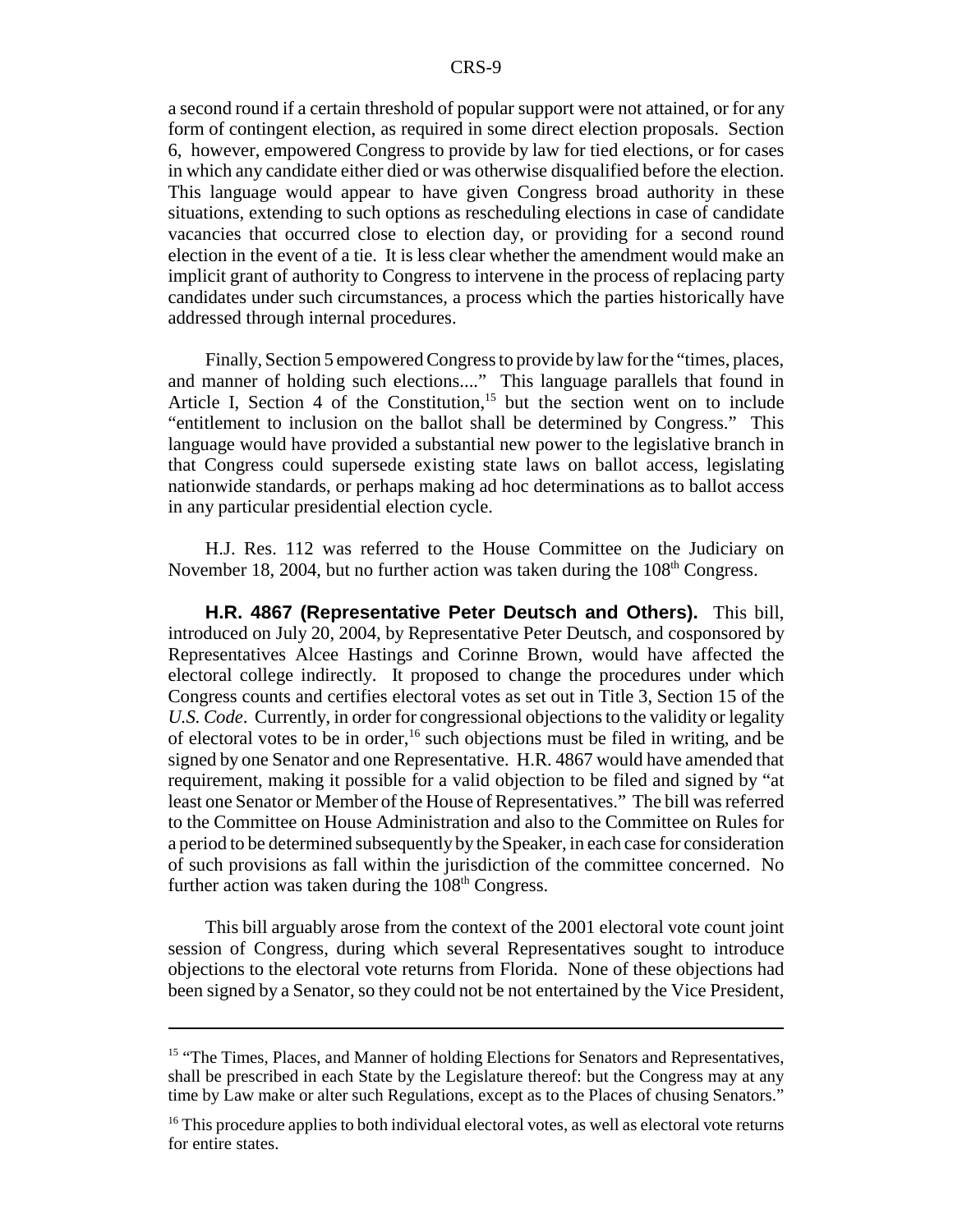who presided over the session. For additional information on the electoral vote count session and its procedures, Members of Congress and their staff should consult CRS Report RL32717, *Counting Electoral Votes: An Overview of Procedures at the Joint Session, Including Objections by members of Congress* , by Jack Maskell, available to Members of Congress and congressional staff from the author.

#### **Concluding Observations**

Some observers assumed that action of the electoral college in 2000, in which George W. Bush was elected with a majority of electoral votes, but fewer popular votes than Al Gore, Jr., would lead to serious consideration of proposals to reform or eliminate the electoral college. Notwithstanding these circumstances, however, none of the proposals introduced in either the  $107<sup>th</sup>$  or the  $108<sup>th</sup>$  Congress received more than routine committee referral.<sup>17</sup> In the  $107<sup>th</sup>$  Congress, attention focused on proposals for election administration reform, resulting in passage of the Help America Vote Act (P.L. 107-252) by the 107<sup>th</sup> Congress in 2002. This legislation has substantially extended the role of the federal government in the area of voting systems and election technology through the establishment of national standards in these areas and the provision of aid to the states to improve their registration and voting procedures and systems.<sup>18</sup>

Other factors may also contribute to the endurance of the electoral college system. Perhaps foremost is the fact that the U.S. Constitution is not easily amended. Stringent requirements for proposed amendments, including passage by a two-thirds vote in each chamber of Congress, and approval by three-fourths of the states, generally within a seven-year time frame, have meant that successful amendments are usually the products of broad national consensus, a sense that a certain reform is urgently required, or active support by congressional leadership.<sup>19</sup> In many cases, all the aforementioned factors contributed to the success of an amendment.<sup>20</sup> Further, while the electoral college has always had critics, it has consistently produced a President and Vice President in all but two of the 55 presidential elections held under

 $17$  For further discussion of the hurdles faced by electoral college reform proposals, see CRS Report RL30844, *The Electoral College: Reform Proposals in the 107th Congress*, by Thomas H. Neale.

 $18$  For additional information on the Help America Vote Act, please CRS Report RL32685, *Election Reform: The Help America Vote Act and Issues for Congress*, by Eric A. Fischer and Kevin J. Coleman.

 $19$  Article V of the Constitution also provides for amendment by a convention, which would assemble on the application of the legislatures of two-thirds of the states. Any amendments proposed by such a convention would also require approval of three-fourths of the states. This alternative method, however, has never been used.

 $20$  These conditions have been met in some cases only after a long period of national debate; for example, the  $19<sup>th</sup>$  Amendment, which extended the right to vote to women, was the culmination of decades of discussion and popular agitation. In other instances, amendments have been proposed and ratified in the wake of a sudden galvanizing event or series of events. An example of this may be found in the  $25<sup>th</sup>$  Amendment, providing for presidential succession and disability, which received a tremendous impetus following the 1963 assassination of President John F. Kennedy.